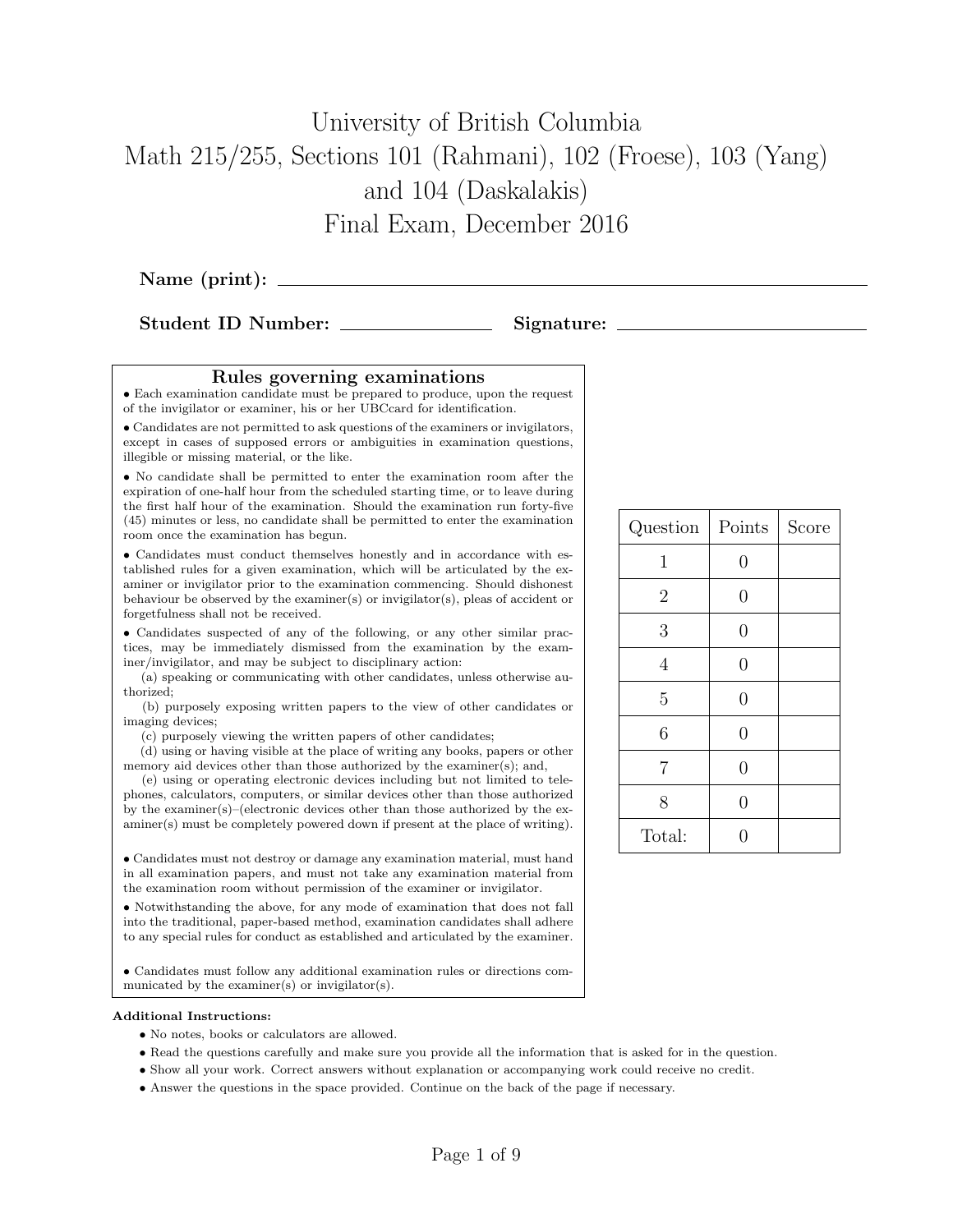- 1. A tank with a capacity of 1000 liters contains 500 liters of pure water. Brine containing 0.1 kg of salt per liter enters the tank at 10 liters per minute. The contents of the tank are kept thoroughly mixed. The mixed solution drains from the bottom tank at 8 liters per minute and overflows at the top when the capacity is reached.
	- (a) What is the volume  $V(t)$  of the water in the tank at time t minutes for  $0 \le t < \infty$ ? At what time T does the tank start overflowing?

**Solution:** When  $t \leq T$ , the volume in the tank is increasing at 2 liters/minute, so  $T = 500/2 = 250$  minutes, and

$$
V(t) = \begin{cases} 500 + 2t & 0 \le t \le 250 \\ 1000 & t \ge 250. \end{cases}
$$

(b) Let  $S(t)$  be the amount (in kg) of salt in the tank at time t. Write down the differential equation satisfied by  $S(t)$ . (Hint: consider  $t < T$  and  $t > T$  separately.)

**Solution:** The rate of increase of salt is  $10 \times 0.1 = 1$  kg/minute. The concentration of salt in the tank is  $S(t)/V(t)$ . The mixture leaves the tank at 8 liters/minute for  $t < T$  and 10 liters/minute for  $t > T$ . Thus

$$
S'(t) = \begin{cases} 1 - \frac{8S(t)}{500 + 2t} & 0 \le t < 250 \\ 1 - \frac{10S(t)}{1000} & t > 250 \end{cases}
$$

(c) Compute  $S(t)$  for  $0 \le t \le T$ .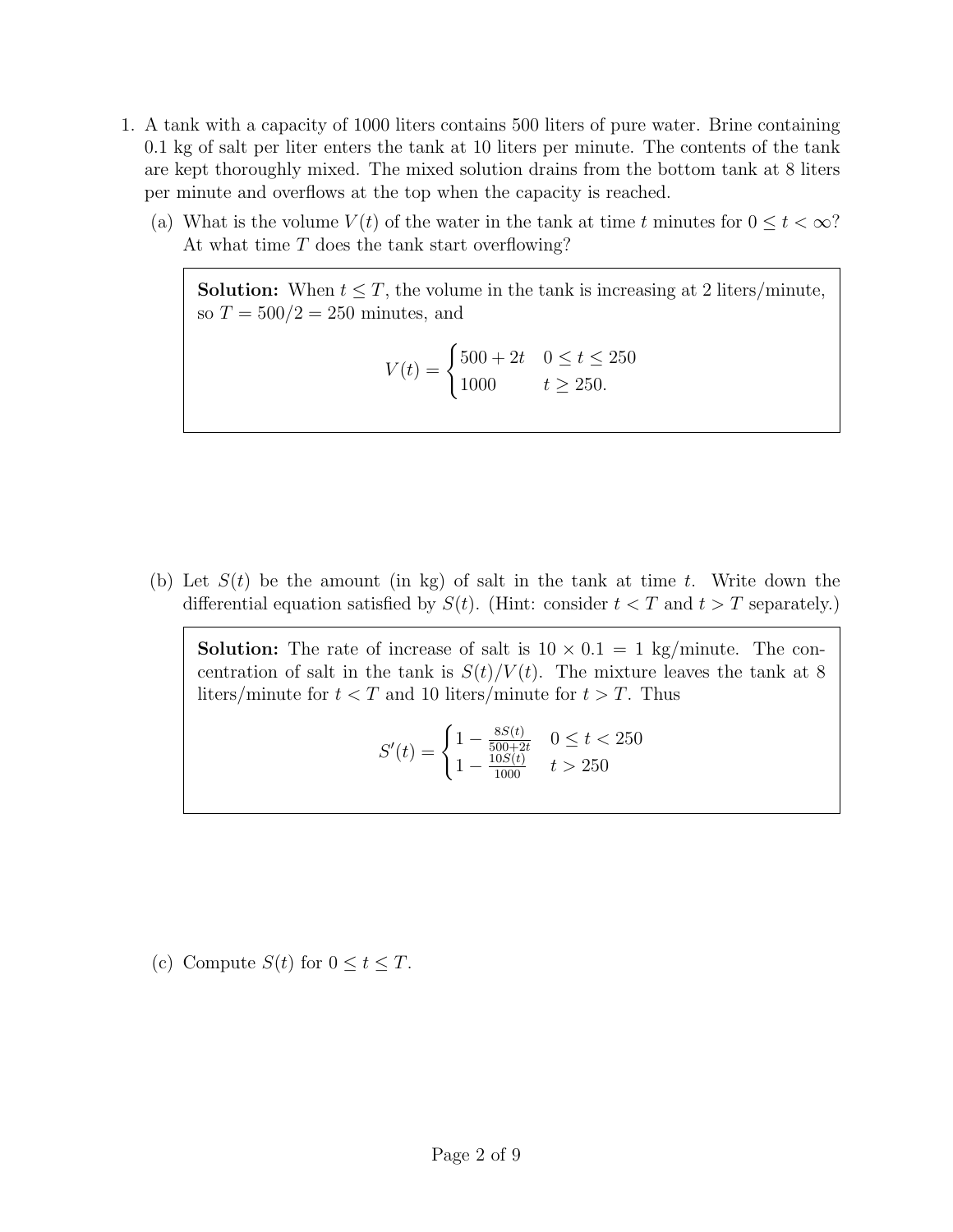## 2. Consider the equation

$$
x^2 + 2tx - t^2x' = 0,\t\t(1)
$$

(a) Find the solution  $x = x(t)$  to (1) with the initial condition

$$
x(1) = 1.
$$

- (b) Find the largest interval containing  $t = 1$  where  $x(t)$  is defined and satisisfies (1).
- (c) Can there be other solutions to (1) passing through  $(x, t) = (1, 1)$ ? Hint: What does the existence and uniqueness theorem for first order equations say?
- (d) At  $t = 0$ , the solution  $x(t)$  from part (a) satisfies the initial condition

$$
x(0) = 0.
$$

Find another solution to (1) (i.e., different from  $x(t)$ ) that satisfies the same initial condition. Does this contradict the existence and uniqueness theorem? Explain.

**Solution:** It is easy to show that  $x = 0$  is a solution to (1). If  $x \neq 0$ , then we get  $\left(1 + \right)$  $2<sub>t</sub>$  $\overline{x}$  $\Big)dt =$  $t^2$  $\frac{c}{x^2}dx$ . Let  $v = t/x$ , then  $vx = t$ . This implies that

$$
x\mathrm{d}v + v\mathrm{d}x = \mathrm{d}t,
$$

i. e.

$$
v\mathrm{d}x = \mathrm{d}t - \frac{t}{v}\mathrm{d}v.
$$

By plugging in, we obtain the equation

$$
(1+2v)dt = v^2 dx = vdt - t dv,
$$

which can be written in the form

$$
(1+v)\mathrm{d}t = -t\mathrm{d}v.
$$

Hence, the function  $v$  can be written in the form

$$
v = Ct^{-1} - 1,
$$

and then

$$
x = tv^{-1} = \frac{t^2}{C - t}.
$$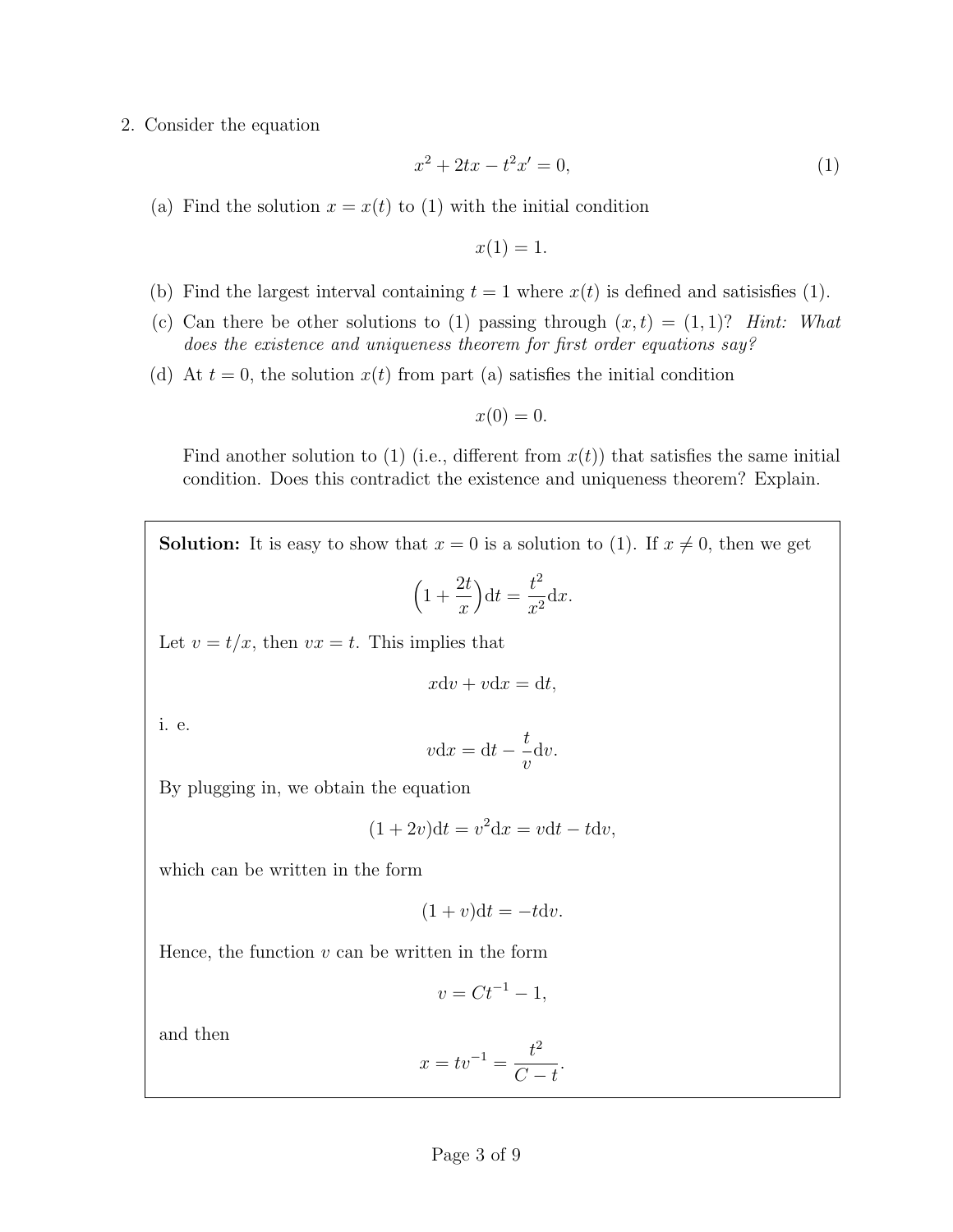The initial condition implies that

$$
1 = \frac{1}{C - 1},
$$

i. e.

$$
C=2.
$$

Whence, the general solution is

$$
x = \frac{t^2}{2 - t}.
$$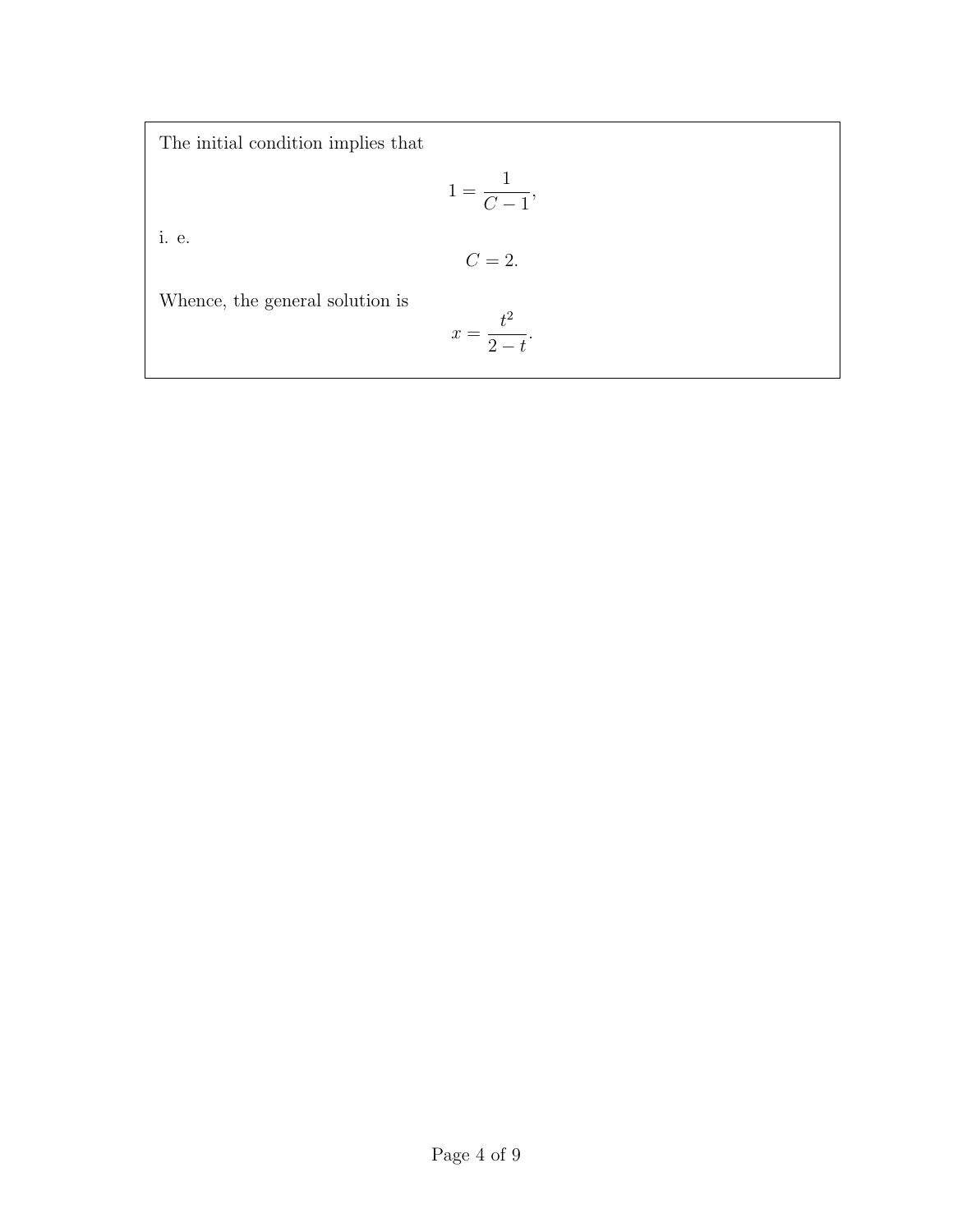3. (a) The functions  $y_1(x) = x$  and  $y_2(x) = 1/x$  are solutions to the equation

$$
y'' + \frac{1}{x}y' - \frac{1}{x^2}y = 0, \qquad 0 < x < \infty.
$$

Are they linearly independent? Give a reason.

(b) Find a particular solution  $y_p$  to

$$
y'' + \frac{1}{x}y' - \frac{1}{x^2}y = x^2, \qquad 0 < x < \infty. \tag{2}
$$

(c) Find the solution  $y(x)$  of (2) that satisfies the initial condition  $y(1) = 1$ ,  $y'(1) = 0$ .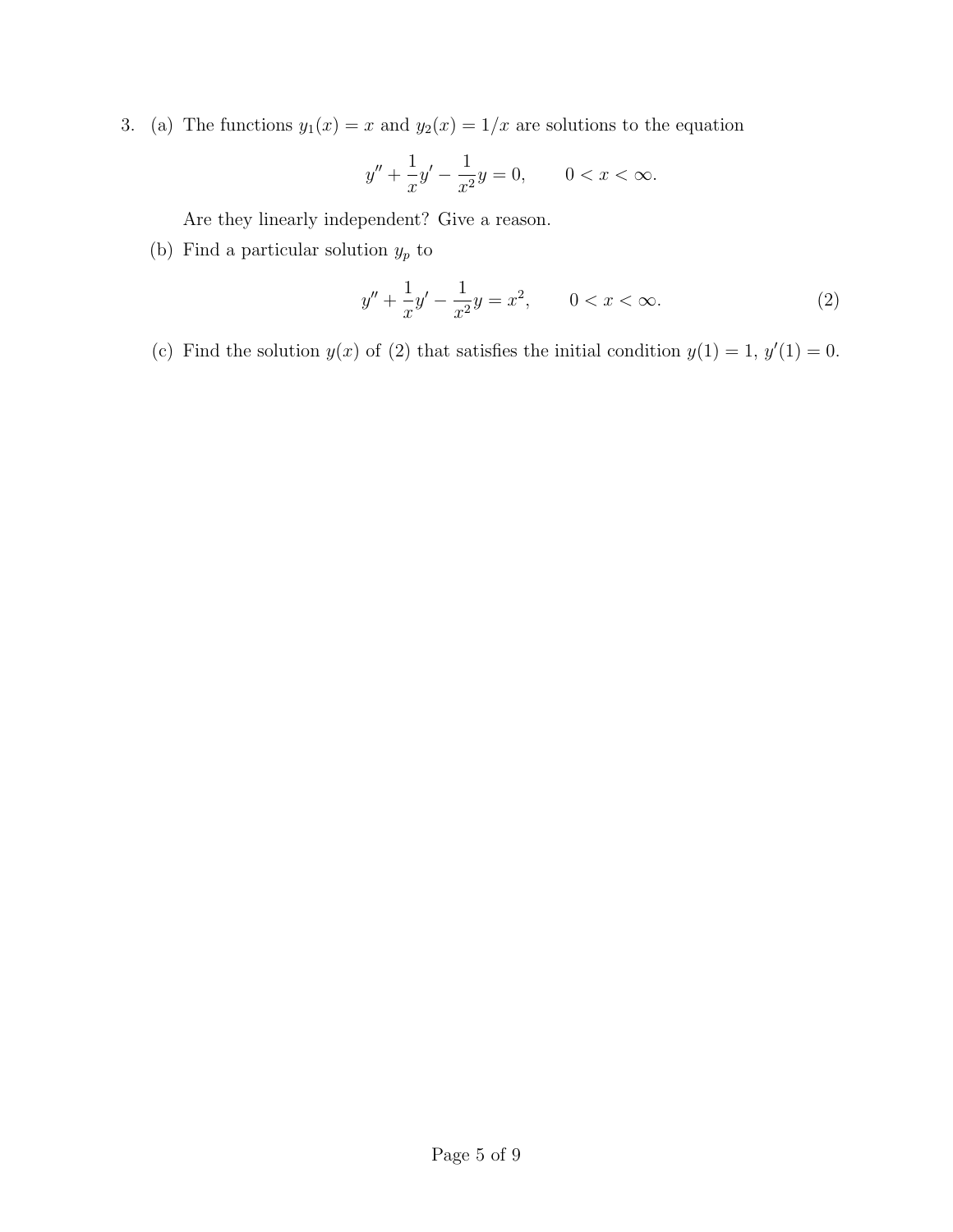# 4. Consider the equation

$$
y'' + (-2 + 2x)y' + (1 - 2x)y = 0.
$$
 (3)

It is easy to show that the function  $y_1 = e^x$  is a solution to (3). Use  $y_1$  to find another solution to (3).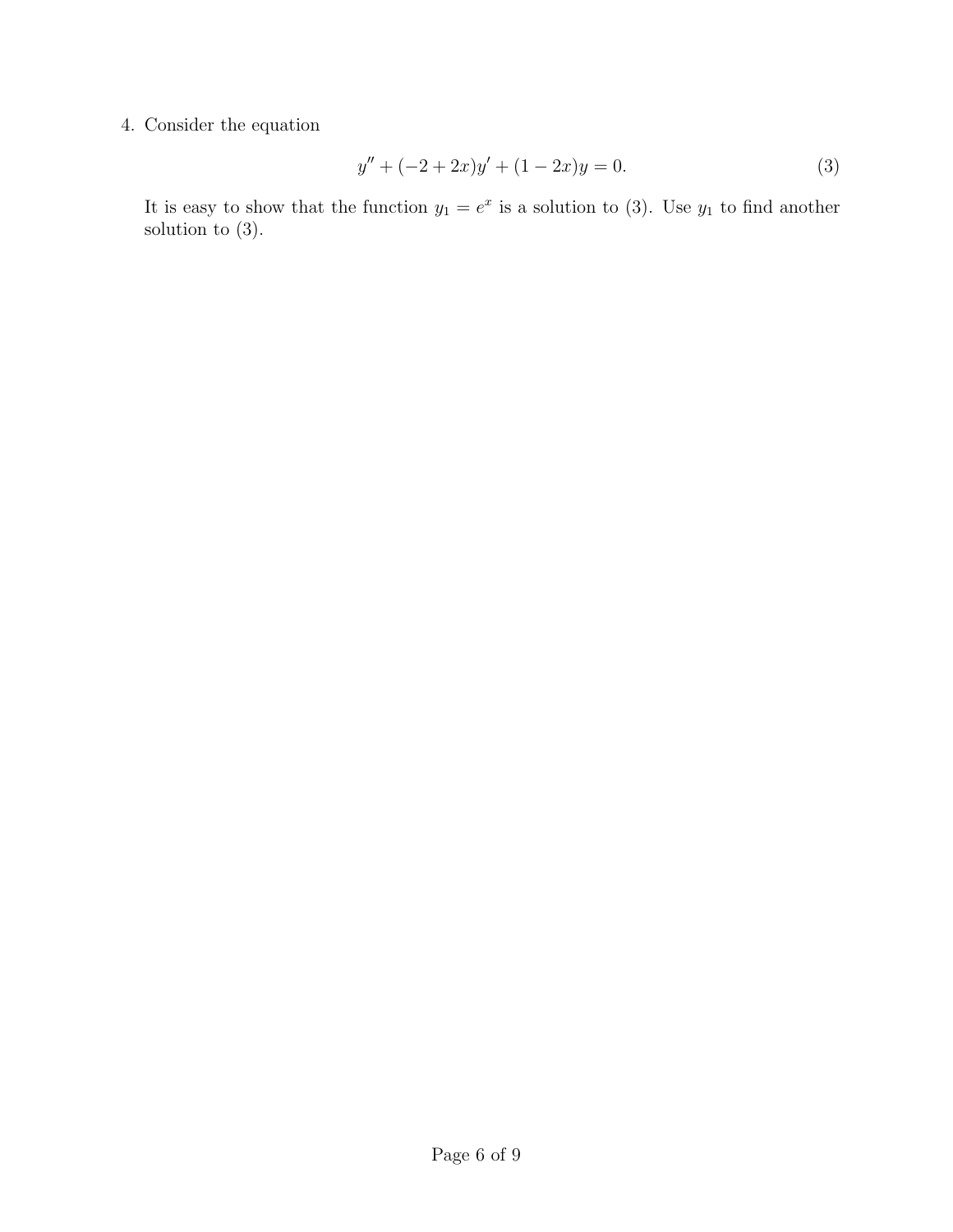5. Find the general solution to

$$
x'' + 2x' + 5x = 4e^{-t} + 17\sin(2t). \tag{4}
$$

Solution: The characteristic equation is

$$
\lambda^2 + 2\lambda + 5 = 0,
$$

which will can be solved for

$$
\lambda_1 = -1 + 2i, \qquad \lambda_1 = -1 - 2i.
$$

The complementary solution is

$$
x_c = e^{-t} (c_1 \cos(2t) + c_2 \sin(2t)).
$$

We now want to find a particular solution in the form

$$
x_p = Ae^{-t} + B\cos(2t) + C\sin(2t).
$$

Then there hold

$$
x_p' = -Ae^{-t} - 2B\sin(2t) + 2C\cos(2t),
$$

and

$$
x_p'' = Ae^{-t} - 4B\cos(2t) - 4C\sin(2t).
$$

By plugging in, we get

$$
4Ae^{-t} + (B + 4C)\cos(2t) + (C - 4B)\sin(2t) = 4e^{-t} + 17\sin(2t).
$$

This gives that

$$
A = 1
$$
,  $B = -4$ ,  $C = 1$ .

The general solution is

$$
x = e^{-t}(c_1 \cos(2t) + c_2 \sin(2t)) + e^{-t} - 4\cos(2t) + \sin(2t).
$$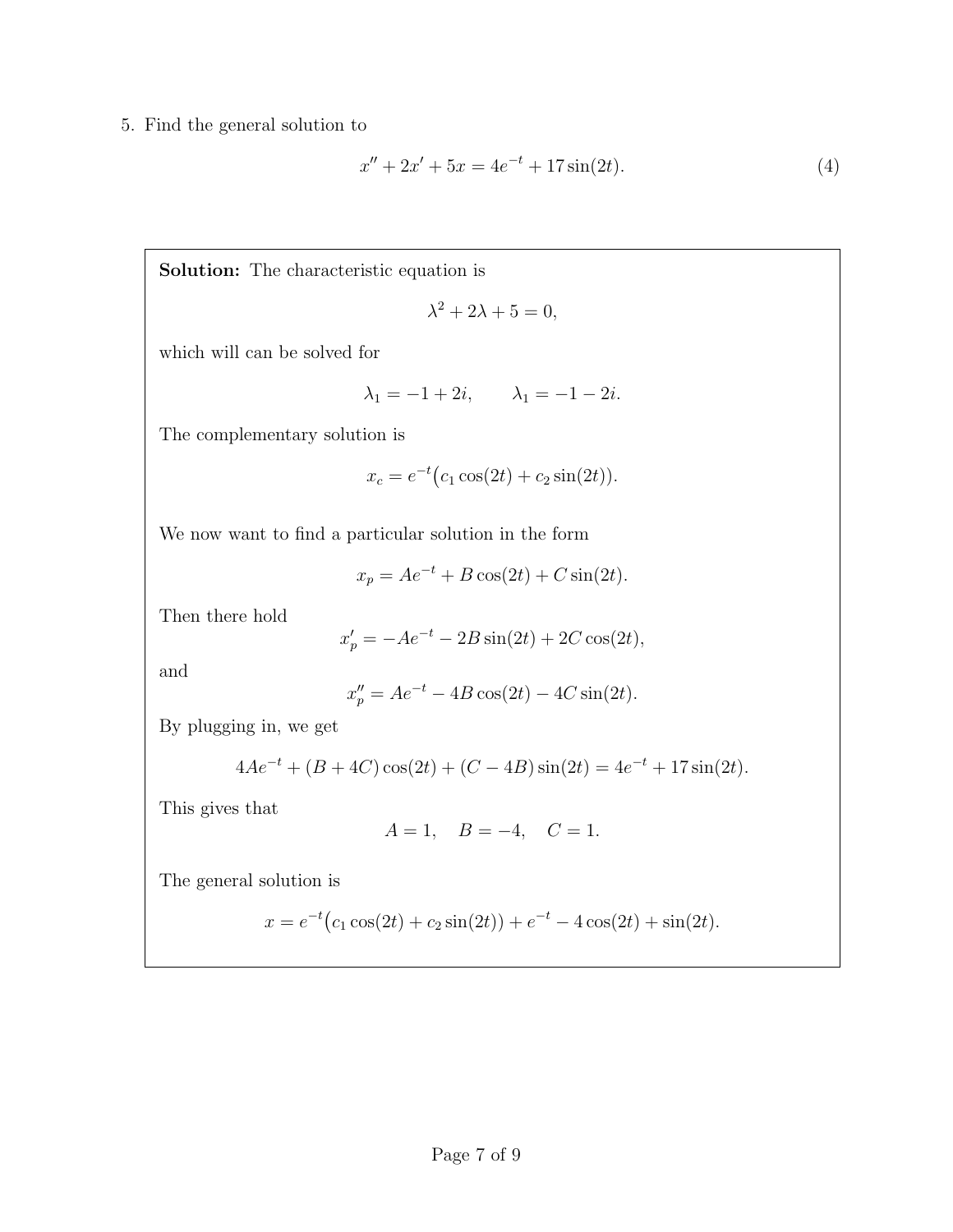6. (a) Find the Laplace transform of the following piecewise continuous function:

$$
g(t) = \begin{cases} \sin(t), & 0 \le t < \pi \\ 0, & t \ge \pi \end{cases}
$$

(b) Let  $Y(s)$  to be the Laplace transform of the solution  $y(t)$  to the following intial value problem:

$$
y'' + y' + \frac{5}{4}y = g(t),
$$
  $y(0) = 0,$   $y'(0) = 0$ 

where  $g(t)$  is the function defined in (a). Determine  $Y(s)$ .

(c) Calculate the inverse Laplace transform of  $Y(s)$  to find the solution  $y(t)$ [[include a table!]]

Solution: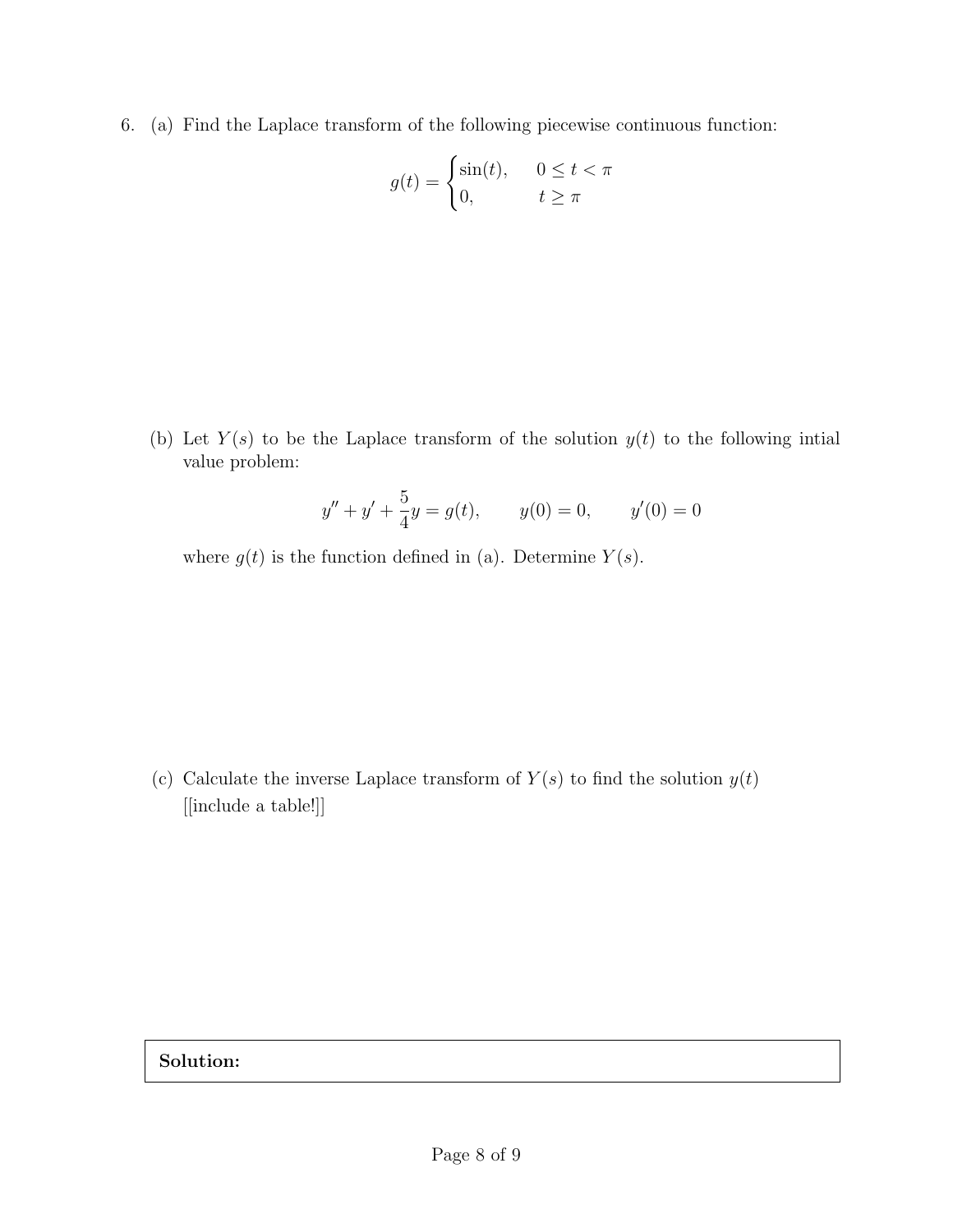7. Consider the second order differential equation with initial conditions

$$
y'' + 2y' + y = 0, \t y(0) = 1, \t y'(0) = 1.
$$

(a) Convert the equation into a  $2 \times 2$  system of first order equations with the form  $\mathbf{x}' = A\mathbf{x}$  with initial condition  $\mathbf{x}(0) = \mathbf{b}$ .

(b) Find the general solution to the system in (a) and sketch some typical trajectories in the plane.

(c) Solve the initial value problem for the system in part (a) and use the solution to determine  $y(t)$ .

### Solution: